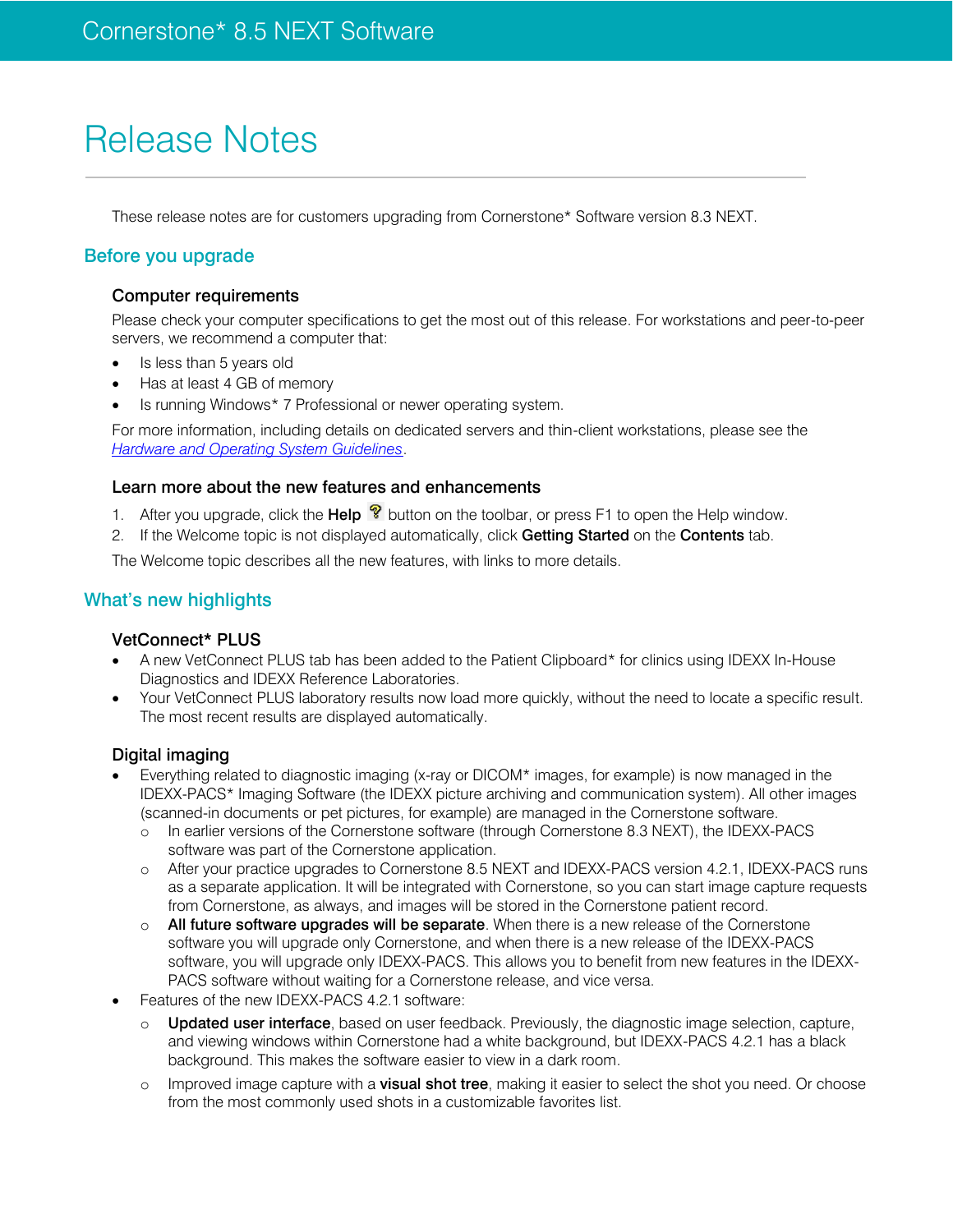- o Patient records are organized in patient cards on the IDEXX-PACS Home window, so you can access all studies for a patient in one place, including telemedicine reports. You can easily start image captures and review images from a patient card.
- o The IDEXX-PACS Image Viewer lets you **access all historical images** for the patient by date.

# Additional imaging enhancements

- Telemedicine and DICOM features
	- o Cases containing large image studies (over 150 images) or multiple image studies can now be sent successfully to the telemedicine provider.
	- o A defect was corrected that caused DICOM files to always identify the sex of the associated patient as *altered*. Now the patient sex in the DICOM file matches the value specified in the imaging software.
	- o Temporary telemedicine and DICOM files are now deleted after 24 hours to free disk space.
- Practice management system integration
	- A defect was corrected that sometimes prevented images from the IDEXX-CR\* 1417 Digital Imaging System from being saved in the Cornerstone database.
	- o For systems using modality work list integration, changes to the MPPS port number are now correctly applied.
	- o The Imaging Requests and Results window opens properly.
- General imaging
	- o IDEXX Web PACS offers secure, affordable, cloud-based image viewing and storage for your digital images. View images wherever you have Internet access—at work, at home, or in the field. Restore images easily in the event of natural disaster or system failure. To learn more, contact your IDEXX representative.
	- o You can now scroll through imported bitmap images before saving them to the patient record.
	- $\circ$  IDEXX I-Vision Mobile\* application: The flip and rotate gestures now work correctly on an iPad\* mobile device with the iOS\* 7 and iOS\* 8 operating systems. Images can be successfully emailed from the mobile application.
	- o Images in the dicomdrop folder that have an invalid or missing date of birth can be imported successfully into Cornerstone software.
	- o Images are now identified by a globally unique instance ID. The unique ID eliminates the possibility that an image sent to another system could be interpreted as a duplicate of an image on that system.

# SmartLink\* Technology billing

- Enhanced integration with in-house IDEXX laboratory equipment allows your clinic to minimize lost (billable) and incorrect charges without manually resolving *Not Requested* results.
- Where multiple items exist for a profile, we have selected a default invoice item to bill, allowing you to use the Census List on the IDEXX VetLab Station. You can view and change this default invoice item on the Profile Information window.
- There are fewer *Not Requested* results requiring manual resolution.
- You can use the new Billing Log to view all charges that were automatically billed (Activities > Lab Work > VetLab Station SmartLink Billing Log).

# IDEXX Reference Laboratories ordering

New functionality includes:

- Advanced search and automatic update of the IDEXX Directory of Services.
- Availability in the United States, Canada, and Australia
- Updated specimen detail entry
- Updated employee identification for IDEXX discounts
- Improvements to results importing for accurate patient record matching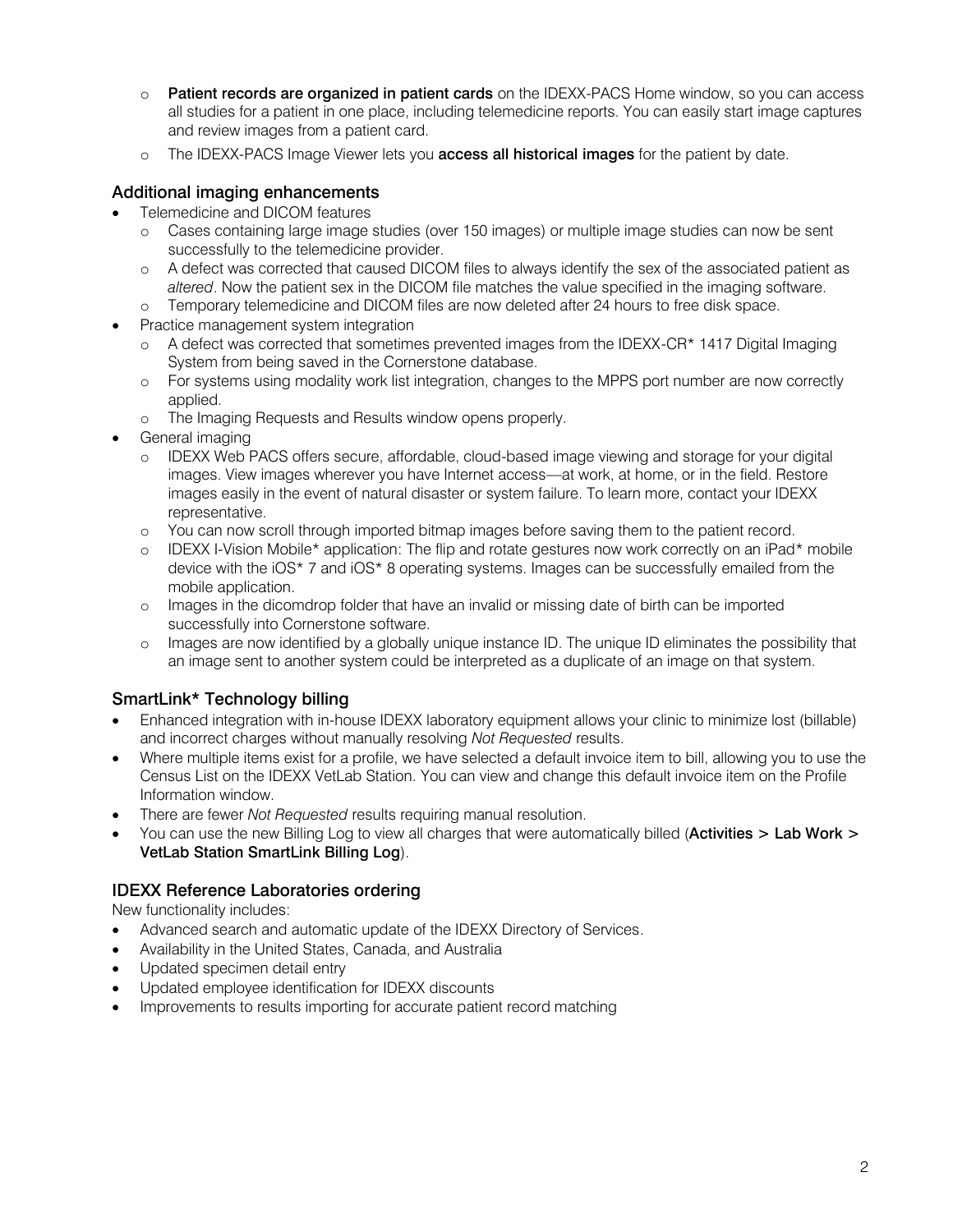# SediVue Dx\* Urine Sediment Analyzer and manual urinalysis entry

Cornerstone 8.5 NEXT software integrates with:

- The SediVue Dx analyzer, the newest member of the IDEXX VetLab\* Suite. The SediVue Dx analyzer automatically detects and quantifies microscopic sediments in urine samples.
- The manual urinalysis data entry feature now on the IDEXX VetLab Station. Enter specific gravity, collection method, color, and clarity at the IDEXX VetLab Station to automatically include the data in your IDEXX diagnostic results.

# SmartOrder\* inventory solution

- Additional online vendors—Patterson Veterinary\* eShelf\* and IDEXX are now available. After you set up the connection in the Cornerstone software under Lists > Practice > Account Information, you can place orders electronically. See the "Electronic Inventory Ordering" section of the Help for more information.
- The following changes were made to orphan (unmatched) orders:
	- o In the Purchase Order List window, the Unmatched Orders area is now named the Orphan Orders area, and orders are grouped by vendor. The Unmatched Orders window is named Orphan Purchase Orders.
	- o In the Orphan Purchase Order window, deleting a duplicate purchase order no longer generates an error. Purchase orders created from the window have the status **Created from orphan**. Negative transactions from online vendors are not displayed in the window.
	- o You can reconcile duplicate items on an orphan/unmatched order so the order can be reconciled.
	- o Multi-Location/Single Database only: Orphan/unmatched orders are visible to all practices, regardless of online vendor account.
	- o The default sort date order is descending (most recent first).
	- o An invoice item prelinked with an invalid vendor item ID can be linked with another vendor item ID from the suggested list. You no longer have to manually remove the old vendor item ID from the invoice item before adding the new one.
- The Cornerstone software removes spaces from vendor item IDs for online vendors.
- In the Purchase Order List window, you no longer receive a message for each unlinked item. The unlinked items are still highlighted in yellow.
- When you place an online order, the Cornerstone purchase order number appears on the vendor's invoice; the purchase order number has a prefix of C.
- Links for viewing tracking/shipping information are on the right side of the View Purchase Order window.
- You can no longer edit items on a purchase order with a status of **Sent-Online**.
- In the Purchase Order List window, when you receive items and post a receipt, the items show the correct date in the Last Purchase Date column on the Inventory Cost Report.
- When you add an item to a purchase order, you can view the item's information on the Item history, Item information, and Stock location (when applicable) tabs.
- MWI\* Veterinary Supply only:
	- o You are notified when a Cornerstone invoice item ID has been marked as nonpurchasable by MWI. You can then link the Cornerstone invoice item ID to a different vendor item ID so that you can place the order successfully.
	- o Nonpurchasable items no longer appear in the list of suggested items when matching invoice item IDs to vendor IDs.
	- o You can change your customer number without disabling and enabling the service.
	- o When you add MWI items to an order from the Purchasing Work List window, price breaks are correctly applied.
	- o If you place an order and receive a message saying the order cannot be placed online, and then send the order offline, the offline order does not appear on the MWI website.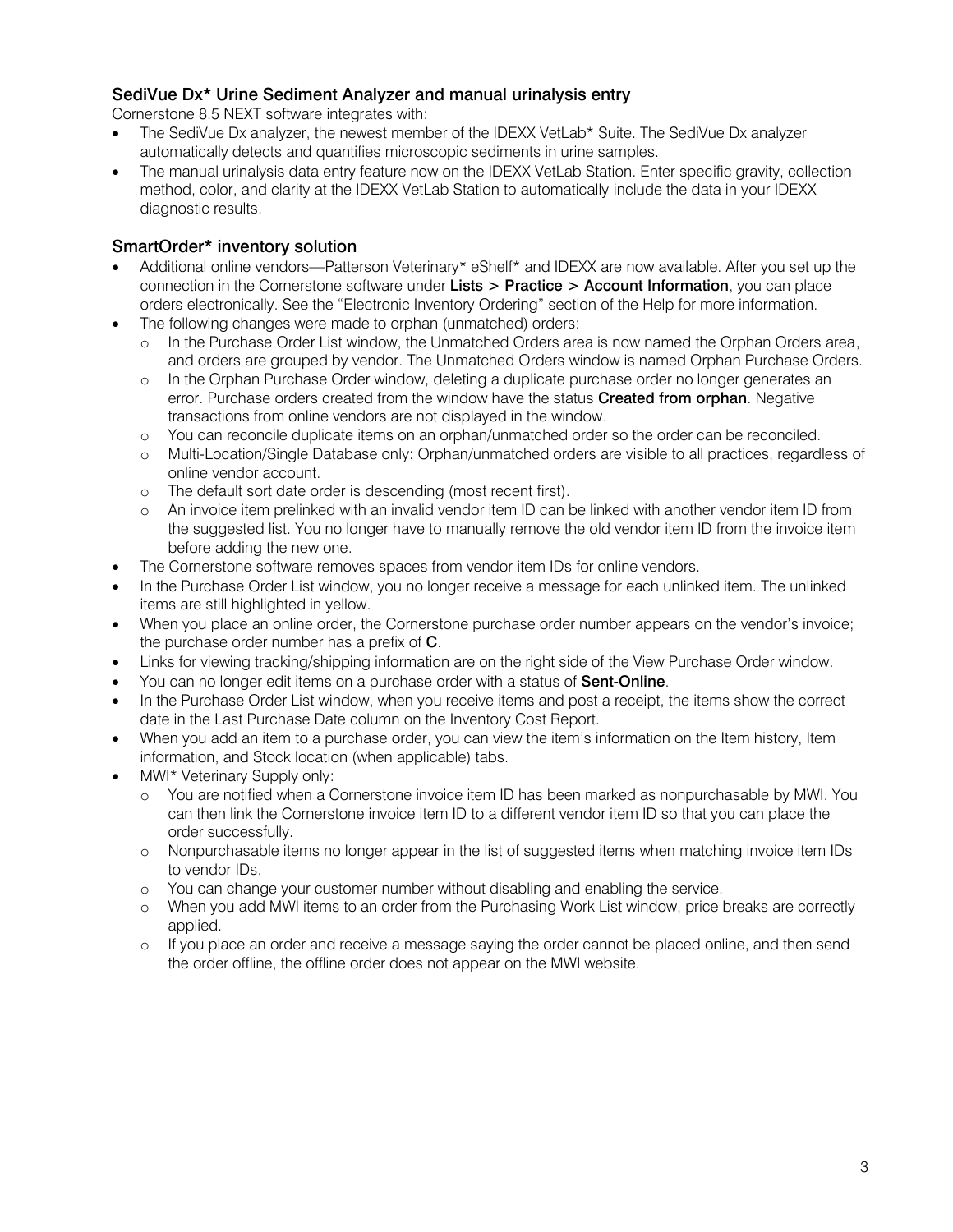# Additional updates and enhancements

# Appointment Scheduler

- New default options under Controls > Defaults > Practice and Workstation > Appointment Scheduler:
	- o Requiring that a prefix be entered to save an appointment.
	- o Darkening the Appointment window grid lines every 3rd or 4th line.
	- o Displaying the time when you move the mouse pointer over an empty appointment slot.
	- o Automatically adding deleted appointments to the tickler file.
- New option to add a room to all suites when creating a new room (Lists > Room).
- Error 6 is no longer displayed in the Appointment window.
- "Confirmed by" is no longer Null on the Appointment window.

# Client accounts and information

- The last digit is no longer cut off on the Client Account screen.
- Payments are now displayed on the Client Account History Report after invoicing.
- You can choose not to print comments on the Client Account History report.
- Error 193 is no longer displayed when you merge two clients with balances.
- On the Prompts/Notes tab, adding a note to the client information area and pressing the TAB key no longer generates an error.
- When you are logged in as an administrator and you add a new client, you no longer receive an error when you add a client discount on the A/R tab.
- The province code for Newfoundland has been updated.

#### Controlled substances

 Controlled Substance Export: Dosage units are now added to UOM. The report now includes client birthday and gender and you can now use user-defined prompts for client birthday and client gender fields.

# Credit card processing setup

- PCI safe credit card processing settings can be exported for safekeeping.
- Multiple merchant IDs are now supported.
- Credit/Debit buttons have been removed from the payment window for work-flow consistency.
- You can quickly set up a touch-screen computer or device as a signature-capture device (Tools > Signature Capture Device).

# Cubex\*

- When a problem with Cubex prevents Census List records from being transmitted, they are correctly transmitted when the problem is resolved.
- You are no longer required to fill in client information on the cabinet to match in Cornerstone.

# Daily Planner

- Improved performance:
	- o There is no longer a slowdown when you select OK on a Reminder callback with the Daily Planner open.
	- o The Diagnostics tab properly filters posted results by the date range specified in the default settings.
	- o Printing issues related to the Callback Reminder tab have been corrected.
- Open callbacks from the previous 7 days are displayed by default. You can adjust this setting under Controls > Defaults > Practice and Workstation > Daily Planner.
- You can now use the Call Back button when viewing results on the VetConnect PLUS and Lab Report tabs.

# Inventory

- Improved tabbing and default field focus.
- Purchasing Work List (PWL) improvements:
	- o Shows want items for multiple stock locations.
	- o Want items show the buy Unit of Measure (UOM) on the PWL.
	- o Want items that are placed on an order from the PWL window are correctly removed.
	- o You can no longer place an order with a duplicate PO from the PWL window.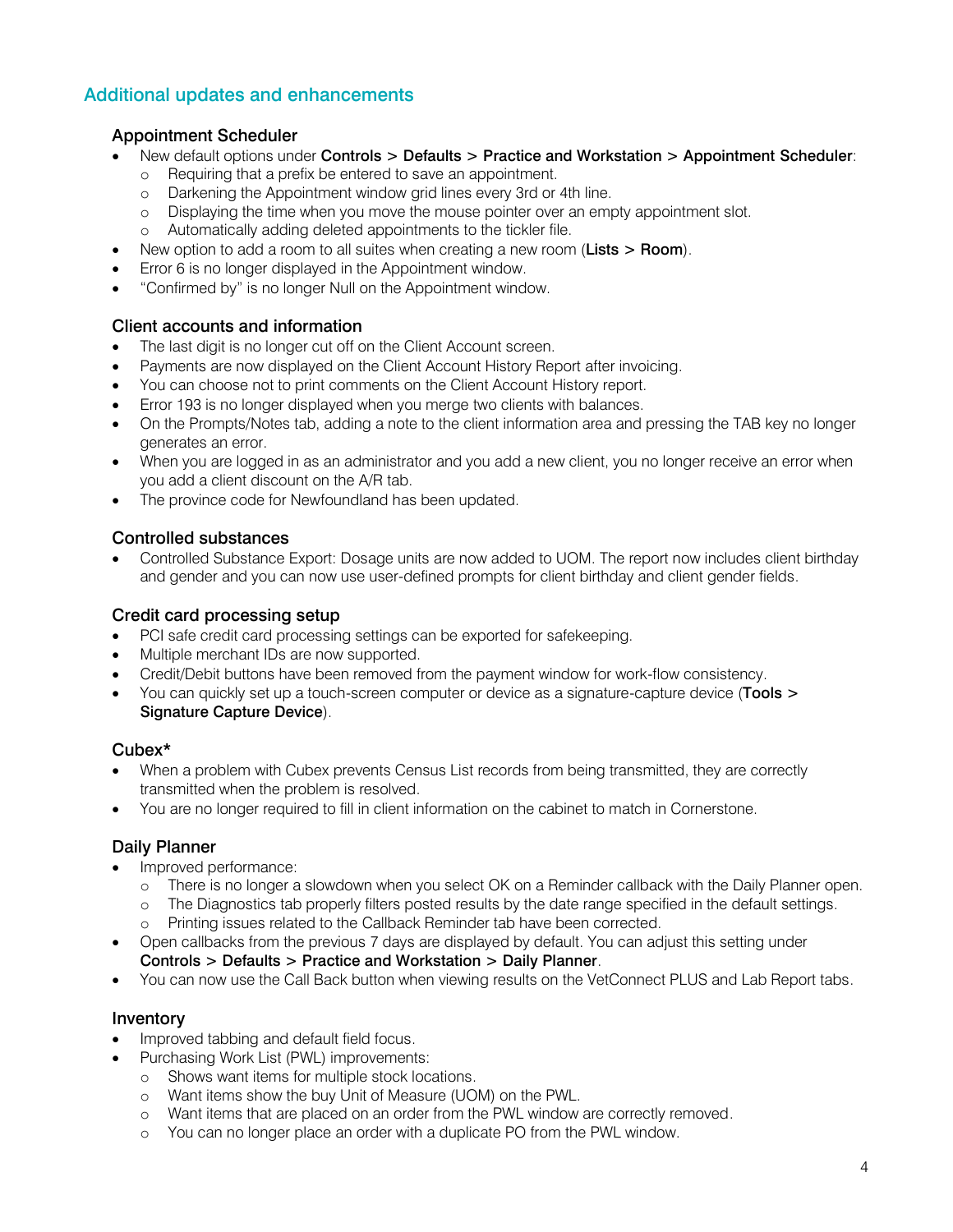- Receipt item details now display the correct user-defined location.
- The UOM is now displayed correctly in the Print receipt window.
- Quantity on hand is now correctly updated after items are received in inventory.
- When you create or edit a purchase order, you can update the description for an invoice item ID with a setting of Miscellaneous. The updated description does not change the invoice item ID but will be visible when you view or receive that order.
- You can scan or type barcodes on purchase orders and receipts.
- In the **Purchase Order List** window:
	- o Orders from the first date in the date range are listed.
	- o If you view an order and close it without saving, the date is not changed.
	- o You can sort by vendor name.
- In the **Purchase Order** window:
	- o You can use the TAB key to move from field to field in the grid; you no longer have to click in each field.
	- o You can save a purchase order as a .txt file when you export it.
- The Receive Order window accessed from Receipt List has been updated to match the Receive Purchase Order window accessed from the Purchase Order List. In the Receive Order window, rounded-up invoice item prices are now rounded correctly.
- In the Receive Purchase Order window:
	- o When you receive an order and create a new receipt number, you can edit the Shipping and Tax fields.
	- o You can choose an open purchase order when editing or viewing a saved but not posted receipt.
	- o When you are receiving a second order for a vendor, the page refreshes.
	- o Australia only: When you receive the order, the goods and services tax is correctly calculated and added. You can edit the tax amount if necessary. The Tax, Total Tax, and Total fields display the correct amount when the quantity received exceeds the original quantity on the order.
	- o Australia only: When you receive an order for which you changed the unit of measure when placing the order, the new unit of measure is on the receipt.
- In the Receipt Item Details window, you can no longer inadvertently post an order without completing the information; previously, the order would post if you pressed the SPACEBAR while in the Lot Number field.
- In the **Inventory Add** window, if your Cornerstone software is set to automatically increment invoice item IDs, when you add a new item, the next available ID appears in the invoice item field.
- In the Add a New Vendor window, if you select the Inactive check box, the vendor is added correctly as an inactive vendor.
- In the Internal Stock Use window, you can press the TAB key to advance to the Qty field.
- When you open the Sales History window from the Purchasing Work List window, each month is displayed only once instead of twice.
- $\bullet$  In the Print Receipt window, items with special prices are displayed with an asterisk  $(*)$  in the Special column.
- When you refill a prescription on an invoice, the correct quantity is saved and verified.
- When you track quantity on hand for a prescription item and you add it to an invoice or the Patient Visit List, you are warned when you enter a quantity that doesn't match. You must manually correct the amount to verify and post the invoice.
- Multi-Location/Single Database only:
	- $\circ$  If you have multiple locations and location groups, and the Delete want items on completed check box is selected in your inventory default settings, ordering a want list item for a specific location group no longer deletes it from other location groups.
	- o You can successfully enroll a secondary practice; the appropriate fields are shown in the Practice Information window.
	- o If you have a location group linked to a practice, when you print a purchase order, the practice name and address for the practice linked to the location group are printed at the top of the order. You can print the purchase order from the Purchase Order List window or the Edit Purchase Order window.
	- o If you change which practice is the primary practice, the original practice information is retained.
	- o In the View Quantity on Hand window, the total cost is displayed correctly when an item is received for the second time to the default location.
	- o When you confirm a transfer in the Stock Transfer List window, the window no longer freezes.
- There is a new default option for dispensing items to apply sales taxes by cabinet.
- Entering a department on Cubex will default as Revenue Center.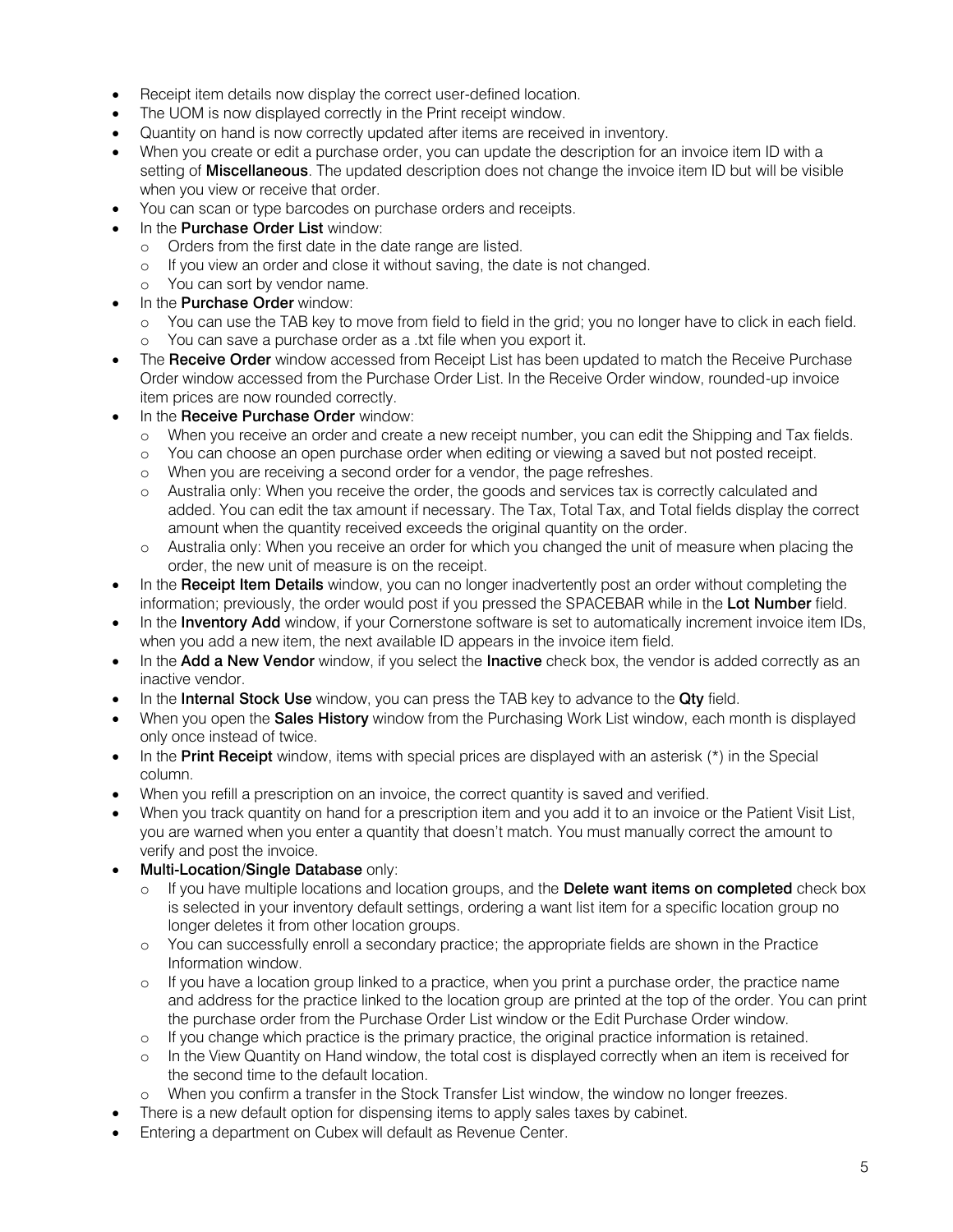# Invoice item

- Invoice item special actions: Click the new Delete button on the Special Actions tab in the Invoice Item Information window to easily delete a special action.
- Bar coding: You can now enter a buy bar code when there is a 1:1 ratio.
- Error 2 is no longer displayed when you create a new invoice item.

# Invoice Payment window

 The ability to delete a payment from the Invoice Payment window (by pressing Ctrl-D) has been removed to prevent unbalanced client accounts.

#### Laboratory

- Error 2 (null object) is no longer displayed when you quickly click Close after selecting Print for requests.
- Laboratory result comments for the Detailed Lab Results window are now displayed in the appropriate area.
- When you use SmartLink Billing and the Patient Visit List (PVL), the correct date is displayed.
- You can now use the Call Back button when viewing results on the VetConnect PLUS and Lab Report tabs.
- In-house laboratory SmartLink Billing: The SmartLink Billing option is now automatically set to On.
- The IDEXX SDMA\* Test (3638) is now included on all routine IDEXX Reference Laboratories profiles.
- IDEXX Reference Laboratories supports new specimen collection comments and additional fecal antigen testing when available.
- The client's primary phone number is included on laboratory result printouts.
- In the Detailed Lab Result Set window, the default browser is used to display the VetConnect PLUS Lab Results tab.
- If the Lab Report PDF containing preliminary results is in use when the final results come in, the PDF is overwritten with the new results.
- The HESKA Element POC\* Blood Gas & Electrolyte Analyzer and the HESKA Element HT5 Hematology Analyzer are supported in the Cornerstone software.
- IDEXX VetLab Station:
	- o A new SNAP\* test for leptospirosis is available. It appears as SNAP Lepto on the IDEXX VetLab Station. You can run it with the SNAP Pro\* Mobile Device or as a manual SNAP test.
	- o The following species, available in the IDEXX VetLab Station, have been added to the Cornerstone software: alpaca, camel, dolphin, gerbil, goat, guinea pig, hamster, and mini pig.
	- o When viewing results for a fructosamine (FRU) test, the comments are displayed correctly.
	- o You can create a callback from the Detailed Lab Result Set window.
	- o Test codes 3104, 2245, and 3198 individual results are displayed in their own templates instead of under other templates.
	- IDEXX Reference Laboratories (U.S.):
		- o Results are now matched to the top level of the profile, preventing Not Requested results and unresolved pending requests when subprofiles change.
		- o The following new allergy tests are available:

# 3478 Canine:

- 34781, MOLD/MITES, Immunology
- 34782, GRASSES, Immunology
- 34783, WEEDS, Immunology
- 34784, TREES, Immunology

#### 3479 Equine:

- 34791, GRASSES, Immunology
- 34792, WEEDS, Immunology
- 34793, TREES, Immunology
- 34794, MITES, Immunology
- 34795, INSECTS, Immunology
- 34796, MOLDS, Immunology
- o Test 3131 replaces test 313 for the following profiles:
	- 3053, Marine Mammal Profile with Iron and Reticulocytes
	- 30539999, Custom Profile 103 with Iron and Reticulocytes Standard CBC
	- 51, HealthChek\* Profile with LDH and PT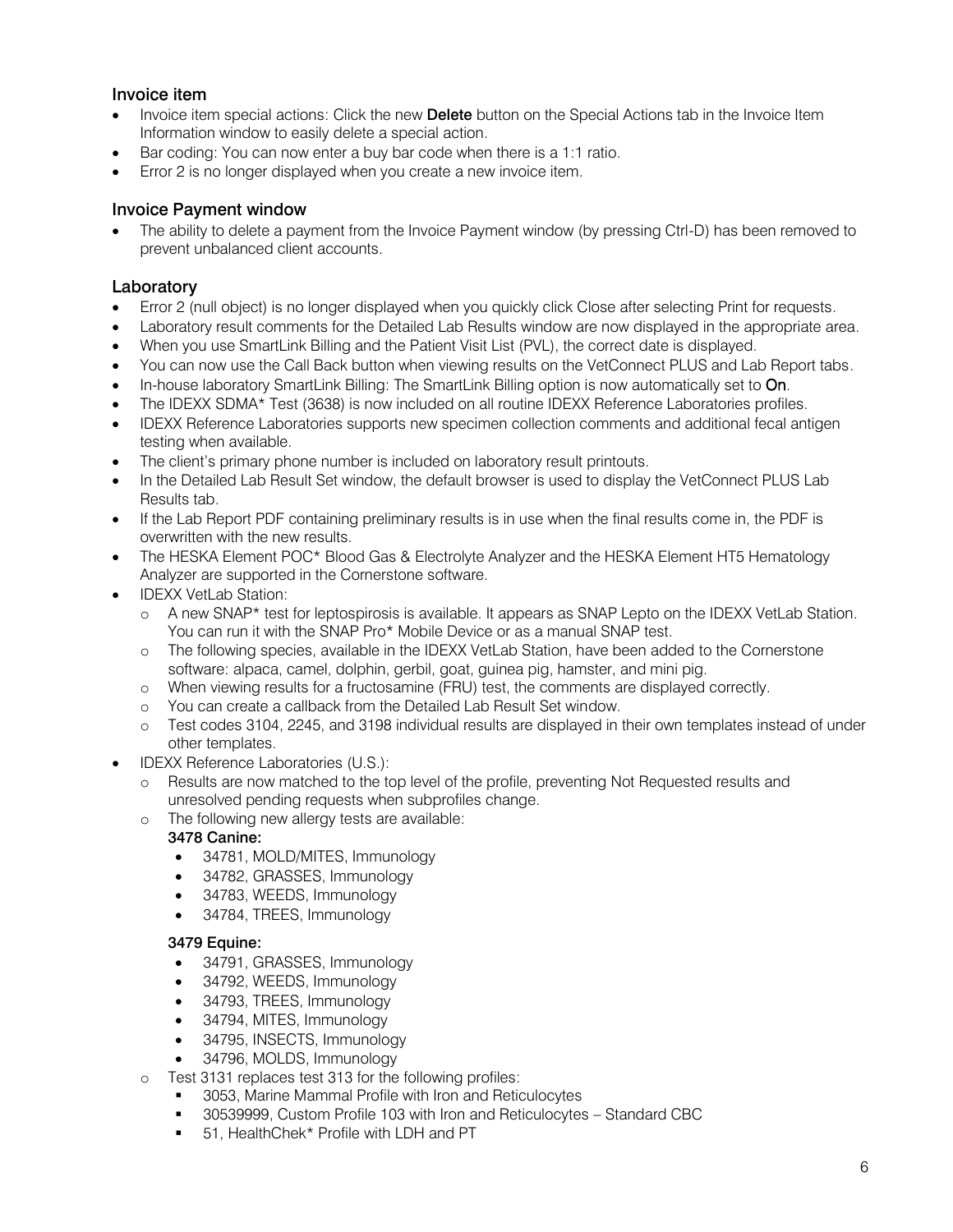- **519999, HealthChek with LDH and PT- Standard CBC**
- 320, Custom Comprehensive CBC 2
- 3209999, Custom Standard CBC 2
- o Imported patient names that include double quotation marks are processed correctly.
- IDEXX Canada Reference Laboratories:
	- o Chemistry and uric acid (UA) codes have been merged for Canada East and West. The merged codes are properly imported for IDEXX Canada West users.
	- o Hematology test names have been updated.
- IDEXX Australia Reference Laboratories: The *IDEXX Reference Laboratories Directory of Tests and Services*  was updated.

#### Medical Notes and correspondence:

- You can now change the staff ID until the document is finalized.
- Laboratory results are displayed in the desired sequence on Medical Notes.
- A staff ID is required to save an addendum to finalized correspondence and medical notes for all work flows.
- When you use Merge from file, the columns are now displayed in the order of the selected file.
- Deleting blank lines in a correspondence document no longer causes the Cornerstone software to crash.
- When saving a medical note, a message that a folder could not be created no longer occurs.
- You can now set the Print document information check box to be selected or cleared by default when you print. You can also change this setting when you print a document (Controls > Defaults > Practice and Workstation > Documents).

#### Mobile computing

- When you add a problem to a medical note, synchronizing occurs correctly. It no longer creates either an exception report or a duplicate ID that you can't delete.
- In the Imaging default settings (at a workstation or on the server), if you change the maximum number of image files to a value less than the number of files in the Cstone\Images folder, the Cornerstone software no longer creates a new images folder.
- If an image is missing when you synchronize or create a mobile computer, you can click **Skip** and continue.
- When you enter a client email address on a mobile computer, it is retained when the computer is synchronized.
- When using the change given field on an invoice:
	- o Synchronizing is successful when a client has a non-zero balance.
	- o The client balance is correct when a client has a zero balance.
	- o For credit card transactions that are posted by capturing the signature, the signature icon displays correctly on the Account information tab in the Patient Clipboard. For signed estimates, the signature icon is displayed on the Estimates tab after undoing the mobile computer.
- If you take a payment on a closed invoice on a mobile computer, the payment transfers to the live database when you synchronize.
- Reports search works correctly on mobile computers.
- When you enter a prescription label for an item with link items both on a mobile computer and on the server, you no longer receive a *Record has already been created by another user* error message and the synchronization is successful.
- When you add a problem to a medical note, syncing occurs correctly. It no longer creates either an exception report or a duplicate ID that you can't delete.
- In the Imaging default settings (at a workstation or on the server), if you change the maximum number of image files to a value less than the number of files in the Cstone\Images folder, the Cornerstone software no longer creates a new images folder.
- If an image is missing when you synchronize or create a mobile computer, you can click Skip to continue.
- When you enter a client email address on a mobile computer, it is retained when the computer is synchronized.
- When using the change given field on an invoice:
	- o Synchronizing is successful when a client has a non-zero balance.
	- o The client balance is correct when a client has a zero balance.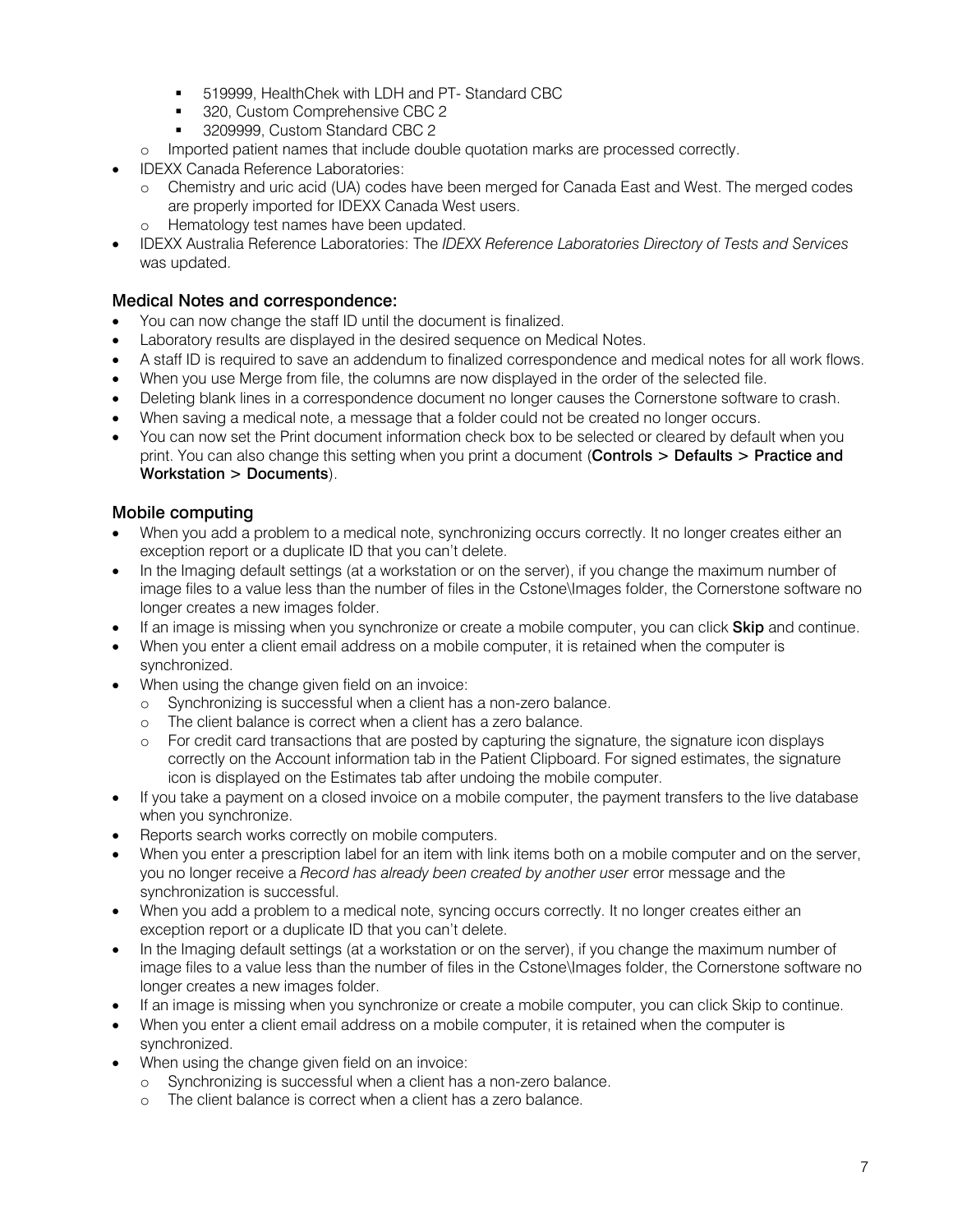- o For credit card transactions that are posted by capturing the signature, the signature icon displays correctly on the Account information tab in the Patient Clipboard. For signed estimates, the signature icon is displayed on the Estimates tab after undoing the mobile computer.
- If you take a payment on a closed invoice on a mobile computer, the payment transfers to the live database when you synchronize.
- The reports search works correctly on mobile computers.
- When you enter a prescription label for an item with link items both on a mobile computer and on the server, you no longer receive the *Record has already been created by another user* error message, and the synchronization is successful.

# Patient Clipboard

- Performance has been improved.
- Estimates with an ID greater than 32767 can now be previewed on the Patient Clipboard.
- There is no longer a slowdown on the Patient Clipboard when the patient history contains many correspondence documents.
- To improve Cornerstone performance, the number of Patient Clipboard windows that can be open per workstation is now restricted to four when using the Patient Clipboard icon.

# Referral management

- When you add or update phone information for referral doctors and hospitals, you can right-click to create a new number, update a number, or delete a number.
- Includes a view-only rDVM and Hospital security option.
- Fixed issue where the referring phone number did not appear on the Patient Referral window after changes were made to the referral information.
- Successfully resending a failed email no longer shows as failed in the Patient History Report.
- The referring doctor information on the Patient Information tab in the Patient Clipboard no longer shows the referring doctor's phone number.
- In the Patient Clipboard, on the RDVMs tab:
	- o Duplicate and extra phone numbers are no longer displayed.
	- o The correct referral doctor is listed as the primary.
	- o An incorrect doctor is no longer entered for hospitals that don't have associated doctors.
- On the Referral tab in the Patient window, only the doctors associated with the selected hospital are listed under RDVM.
- You can now successfully delete a newly created patient record that includes a referral doctor.

# Reports

- Additional report tags are available to improve searches. For report searches, the Sales Tax Summary screenshot and the wording on the Productivity Report Net Sales report have been corrected.
- Custom Client and Patient: Performance has been improved.
- Daily Payment Register by Cashier ID: An error was corrected that occurred when filtering by cashier ID.
- Daily Payment Register by Practice: An error is no longer displayed when you run this report. The report can now be filtered by practice.
- Lab Request Status: Several errors have been corrected.
- Statistics by Staff: When you void an invoice, the number of patients is updated accordingly on the report.
- Staff Commission Detail: When you create the report, pressing F2 in the Item Classification Desc and Item ID fields works correctly.
- Patient Census:
	- o When you check out a patient from an invoice or from the Census List window, the secondary reason for visit is saved to census history and appears on the Patient Census Report.
	- o You can include a range for checked-in practices.
- Inventory Cost: When generated during end-of-year processing the report shows the correct average cost and total cost.
- Referral Revenue by Revenue Center Hospital by Doctor and Referral Summary by Revenue Center – Hospital by Doctor: The revenue amount is no longer doubled; previously, a single check-in was being counted as two visits.